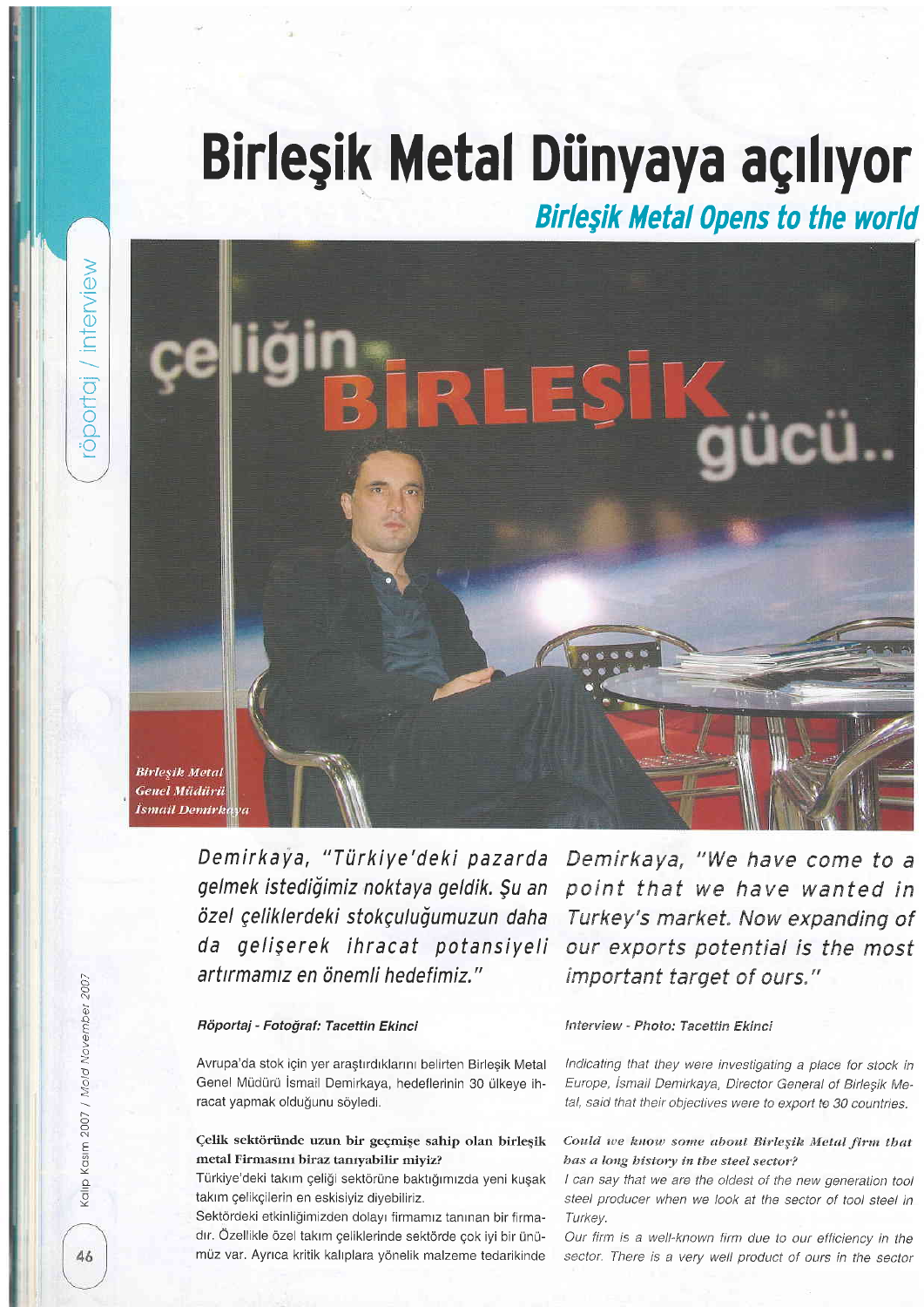öportaj / interview

de ciddi olarak tercih edilen bir firmayız. 6 Stok yeri 4 şube , 30 particularly in special tool steels. In addition, we are seriously a çalışanı ile 3000 e yakın müşteri portföyü olan bir firmayız. Son olarak şunu eklemek doğru olur bence, hiçbir yabancı firmayla ortaklığı olmayan takım celiği sektöründeki %100 yerli sermayeye sahip bir firmayız.

# "SICAK İS TAKIM CELİĞİ VEYA SOĞUK İS TAKIM CELİĞİ ÖNERİYORUZ"

# Uriin yelpazenizde neler var?

Yarı mamul özel takım çelikleri, bakır berilyum wolfram bakır gibi özel alaşımlar sert alüminyum özel titanyum alaşımları ve özel nikel bazlı alaşımlar ürün yelpazemizdedir. Kısaca sac, gubuk, lama ve blok formunda bulunan muhendislik bilgisi gerektiren tüm yarı mamul metal alaşımları bizim konumuzu teşkil eder. Örneğin saf elektrolit bakır imalat çelikleri 6000 serisi alüminyum gibi konulara ürün yelpazemizde yer almaz. Cünku bunlar muhendislik bilgisi gerektirmeyen ticari kalemlerdir. Bizim portföyümüzde mühendislik bilgisi gerektiren yarı mamul malzemeler yer alrr, Kritik kalrplardaki etkinligimiz ve teknolojik geliklerdeki liderligimiz bu konuya odaklanmamrz sayesindedir. Şu an en çok alternatifli sıcak iş takım çeliği veya soğuk iş takım çeliği öneren firma Birleşik Metaldir.

#### Hangi firmanın ürünlerini satıyorsunuz?

Simdi bakın bu soruya cevap vermeden önce kapasite tanımını üzerinde konuşmak gerekir. Her üretici firmanın yapabileceği ve yapamayacağı şeyler vardır. Örneğin Türkiye'deki demir çelik fabrikalarını ele alalım bunlara üretecekleri malzemeleri sınıflarıyla uretim programlanyla boyut aralrklarryla tanrmlarlar. Pazarda kendi kapasite tanımlarını yaparlar. Bu kapasite cercevesinde siparişlerini alırlar. Tüm dünyada bu böyledir.

Takım çeliğinde bir üretim prosesi olduğundan bu kural tamamen geçerlidir. Her takım çeliği üreticisi olan firmanın boyutsal olarak teknoloji olarak malzeme cinsi olarak üretim sınırları vardır. Şimdi Türkiye'de takım çeliğinde bu ana gerçeklik unutulmuş, olayın pazarlama boyutu öne plana çıkmış durumda, Yani X firması her malzemeyi üretebiliyor gibi sunuluyor. Oysa Avrupa'da dövmeci firmalar var sac üretenler haddeciler var blokçular var bright steel üreten firmalar var, vani Dünyada bir firma yok ki her ölçüde takım çeliğini üretsin. Dolayısıyla biz bu konuda ürün bazına göre partnerler seçmiş durumdayrz. Ozel geliklerde esnekliginden dolayr Edelstahlwerk Ossenberg iyi bir partnerimizdir, Yine Amerikan Crucible firması toz metalürjik çeliklerde dünyadaki lider firmadır ve bizim Türkiye'deki partnerimizidir.Bakır berilyumda Amerikan NGK partnerimizidir. iki ulke sayabiliriz Almanya ve Amerika kaynaklarımızdır.

#### "TAKIM ÇELİĞİNDE DÜNYADA CİDDİ BİR REKABET VAR"

Dünya çelik sektöründe sıcak gelişmeler yaşanıyor. Mittal Arcelor'la birleşme kararı aldı ve yeni bir güç oluşturdu. Birleşik Metal bu birleşmeyi nasıl değerlendiriyor? Bundan sonra dünya çelik sektöründe neler olabilir ve Türkiye de böyle bir güç birliği, ortaklık projesi var mı?

Bizim sattığımız çelikler takım çelikleri alanına giriyor. Yani toplam çelik pazarının binde birinde bile az bir pazardan bahsediyoruz. Her ne kadar 1 ton toz metalürjik çeliği parasal değer olarak 50 - 60 ton imalat qeligine egdeger rakamlara dahi gelebilse de miktar olarak çelik gibi makro bir sektörde çok az bir tonajı tutuyor. Dolayısıyla çelik sektörü ile ilgili gelişmelere bildiğimiz bu pazardan bakabilirim ancak. Takım celiğinde dünyada ciddi bir rekabet var. Özellikle Almanya Fransa ve Avusturya bu rekabette 48 | bet var. Özellikle Almanya Fransa ve Avusturya bu rekabette can look at developments related with steel only via this market

preferred firm in the material supplying directed towards critical molds. We have some 3000 customers' portfolios with 6 stock places, 4 branches and 30 employees. Lastly, adding this will be true in my opinion, we possess 100% native capital in the tool steel sector having no partnership with any foreign firm.

## "WE SUGGEST HOT WORK STEEL OR COLD WORK STEEL" What are there in your product range?

Semi-manufactured special tool steels, special alloys as copper beryllium, wolfram copper. hard aluminum special titanium alloys and special nickel based alloys are our product range. Shortly, all of semi-product metal alloys, which necessitate engineering information in the form sheet metal, bar, lama and block constitute our work area. For example, the subjects pure electrolyte copper manufacturing steeis 6000 series such as aluminum do not take tn our product range. Because of they are the commercial items that do not require engineering knowledge. Semi-production materials that necessitate engineering knowledge take place in our portfelia. Our effectiveness in eritieal molds and leadership in technological steels happen thanks to focusing on this subject. Now Birleşik Metal is the firm that offers most alternative hot work tool steel or cold work tool steel.

#### Do you sell products of which firm?

Now before responding this question it is necessary to speak on the capacity definition. There are things that every producer firm can be able to make or not. For example, let's take up iron-steel plants in Turkey, these define the materials which they produce with their classes, production programs and sizes. They make their capacity definition in the market. They take orders within the framework of this capacity. This is so in the entire world.

This rule is completely valid regarding production process exists in tool steel. Every tool steel producer has production limits as dimensional, technology, material type. Now in Turkey, this main reality had been forgotten; marketing dimension of the event had put forward to the forefront. Namely  $X$  firm is shown as if producing every kind of material. However, In Europe, there are firms producing forging, steel metal, rollers, bright steel, namely in the world there is not a firm to produce tool steel in every size. Therefore, we have chosen partners in this matter according to the product base. In the special steels, regarding their flexibility Edelstahlwerk Ossenberg is a good partner of ours. In addition, the American Crucible firm is a leading firm of the world in powder metallurgical steels and is our partner in Turkey. In copper beryllium, the American NGK is our partner. We can say the two countries, Germany and America are our resources.

# "THERE ARE A SERIOUS COMPETITION IN TOOL STEEL IN THE WORLD"

Hot developments are being experienced in the world steel sector. Mittal made merging decision with Arcelor and a new power was made up. How does Birlesik Metal evaluate this merging? After this, what can be happened in the world steel sector and in Turkey is there such power unification, partnersbib project?

Steels that we sell are in the area of tool steels. Namely, we mention a market even less than one thousandth of the total steel market. Although 1-ton metallurgical steel can equal to 50-60 tons manufacturing steel as monetary value, as amount it accounts for very few tonnage in a macro sector such as steel. So, <sup>I</sup>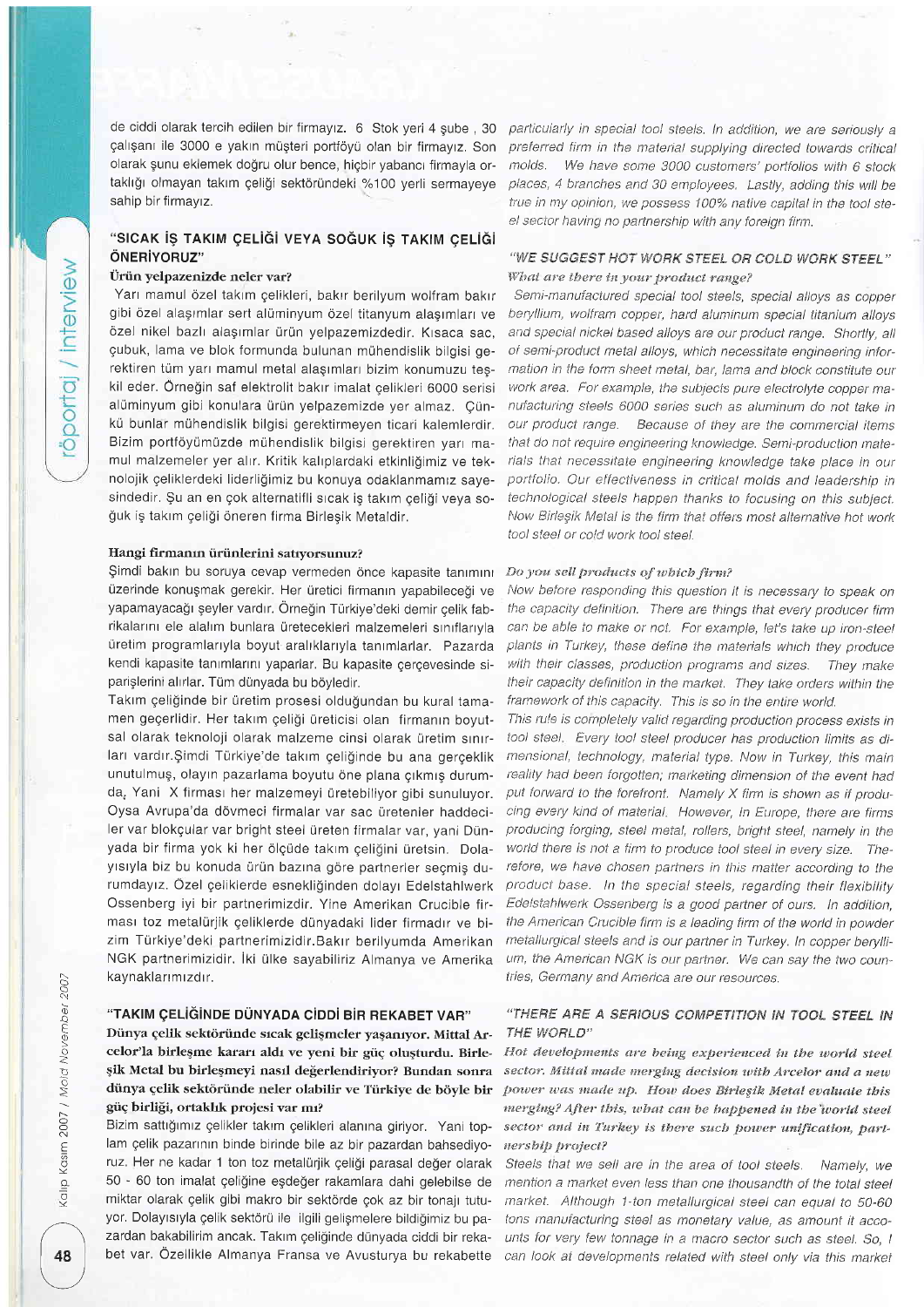

oluşturdukları yapılarla büyük pay sahibi olmak istiyor. Bu açıdan bakılınca devamlı kritik ve stratejik üretici firmaları satın alıyorlar gelişmekte olan ülkelere büyük yatırımlar aktarıyorlar. Bu firmalar şu an altın dönmelerini yaşıyor, Çünkü takım çeliğinde özellikle dövme ürünlerde kapasiteler dolmuş durumda 18 aya uzanan terminler var. Yani bu kadar talebin olduğu ve arzın yetersiz kaldığı bir durumda nasıl rekabet oluşabiliyor diye sorabilirsiniz. Bu su demek ilerde yeni takım çeliği üretici firmalar çıkacak ve herkes ilerideki bu büyük rekabet için şimdiden gardını alıyor. Ayrıca bir çok imalat çeliği veya özel alaşımlar üreten çelik firmaları kıyısından da olsa sektörün etrafında geziyorlar. Örneğin aşınma dayanımlı levha üreten firmalar plastik kalıp çeliklerinde üretimlere yeni malzemeler tasarlamaya ve pazara sunmaya goktan bagladllar. Bütün bunları alt alta koyup Türkiye pazarına baktığımızda söyle bir manzara ortaya çıkıyor. Talebin bu kadar yüksek olduğu bir alanda bile Avrupalr gelik firmalarr bu derece krran krrana bir rekabete giriyorsa Türkiye takım çeliği sektörü bu rekabeti önümüzdeki günlerde sonuna kadar yaşayacak.Biz sektöre ilk girdiğimizde bu rekabetsizlik karşısında şaşırıp kalmıştık. Biraz şaka gibi olacak ama keşke Birleşik Metali bir 5 yıl daha önce kursam dediğim çok olmuştur. Bomboş bir alandı ; herkesin başarılı olabileceği bir dönemdi. Oysa günümüzde her şey çok daha zor. Birleşik Metalin yakaladığı bu şansı şu an kurulacak yeni bir firmanın yakalaması çok daha zor. Hele 5 yıl sonra bu imkansız olacak. Neden.? Bu konu çok kafa yorduğum bir konu olduğundan şu şekilde izah edebiliyorum Türkiye'deki takım çeliği sektörü Avrupa'daki stokçuların yaşadığı süreci aynen birebir yaşayacak. Yani serbest piyasa koşulları beyaz eşya sektöründe ne yapmışsa takım çeliği sektöründe de aynısını yapacak. Bu şu demek nasıl bugün Finlandiya'daki sıcak iş çeliğinin kg fiyatıyla İtalya'daki

There is a serious competition in the world in tool steel, Especially, Germany, France and Austria with their structures made up want to have a big share in this competition. When looked at through this respect, they purchase continuously critical and strategic firms, invest greatly in the developing countries. Now these firms experience their gold term. Because in the tool steel especially in forging products capacities have been full, there are deadlines extending up to 18 months. Namely, you can ask a question how the competition is made up in a situation in which demand happens in such amount and supply is not sufficient. This means, new tool steel producer firms emerge in the future and everybody is making their guard from now on for the great competition. In addition, many steel firms, which produce manufacturing or alloy steel, stroll surrounding of the sector even being at the brink. For example, the firms that produce panels are durable against corrosion began for productions in plastic mold steels designing new materials and offering to the market very long time ago. When we look at the Turkey's market putting all of these one after the other such a view is appearing. Even though in an area where demand is very high, if the European firms compete toughly as much as this, Turkey will experience this competition up to the end in the upcoming days. In the time when we entered the sector, we were surprised in the face of this non-competition. It is some joke, but it happened much saying, I wish I had established Birleşik Metal 5 years ago. It was a quite empty area; it was a period everybody could be successful. However, today everything is more difficult. This chance that Birleşik Metal has caught is very difficult to be caught by a newly established firm. Particuiarly after 5 years, this will be impossible. Why? This issue is a matter on which I ponde-50 sıl bugün Finlandiya'daki sıcak iş çeliğinin kg fiyatıyla İtalya'daki red much, I can state like this. Tool steel sector in Turkey will ex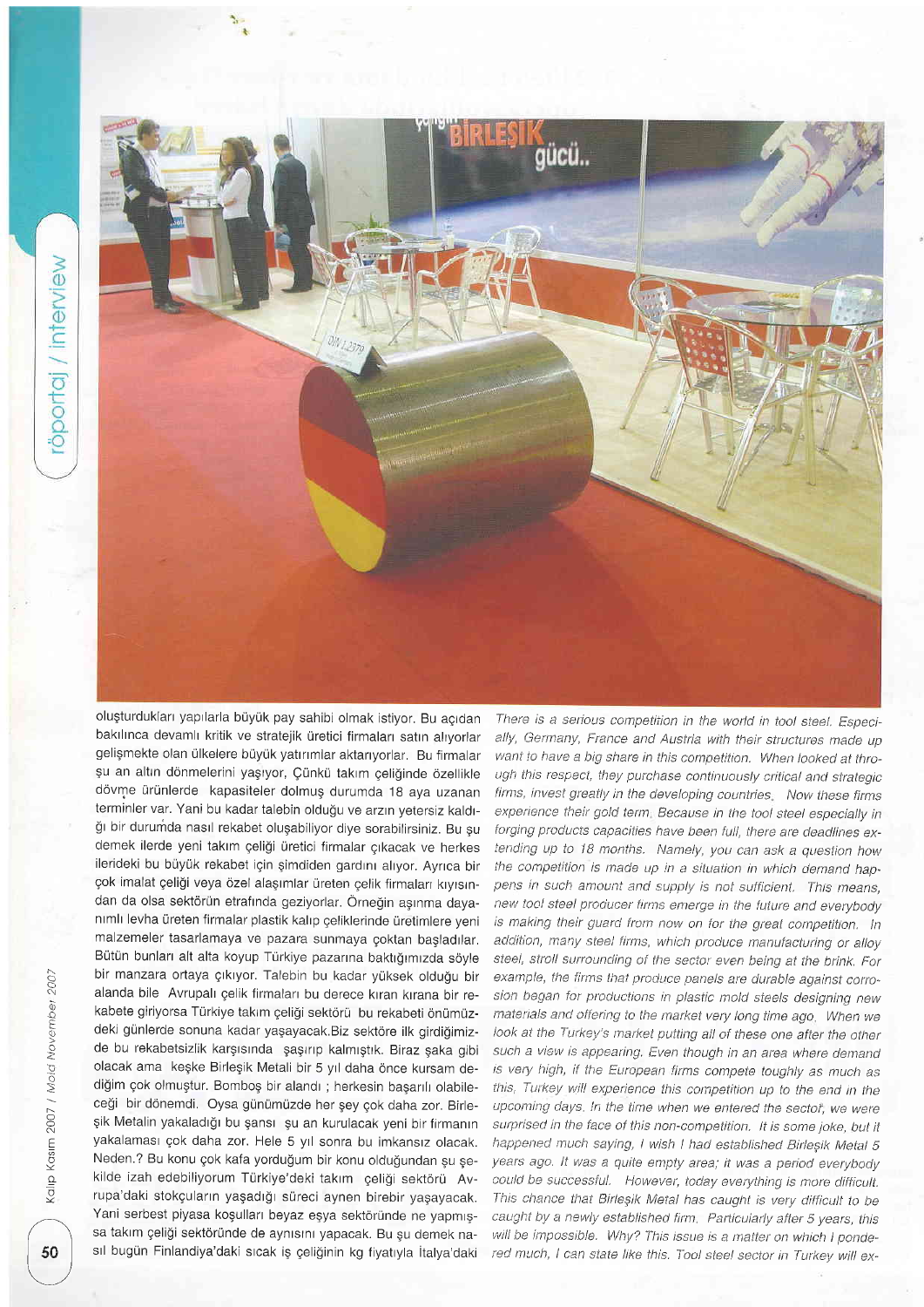öportaj / interview

sıcak iş takım çeliğinin fiyatı arasında 10 -15 centlik bir fark varsa ve bu farkta lojistik gibi nedenlerden ortaya çıkan gayet acıklanabilir şeyse, Bu Türkiye'de de olacak. O çok eskilerde olan güzel karlarla kimse malzeme satmayı beklemesin artık.Bu rekabetten çekinen ve tatlı karlara alışan firmalar ellerinden firmaları çıkarmaya başlarsa hiç şaşırmam.Büyük Avrupalı stokçular pazara hakim olmaya çalışacak. Piyasa ve büyük takım celiği firmalarının Türkiye'deki satış ve kar fiyatlarını belirleyeceği ayrıca kalite olarakta aradaki farkların kapandığı bir pazara doğru gidiş olacak. Bu kaçınılmaz bir gerçek. Bunu şimdiden hisseden firmaları anlıyorum Çünkü gerçek rekabet kolay bir şey değil. Üretimi ve ekonominin tüm dinamiklerini belirleyen çelik gibi makro bir sektörde piyasa koşullarının hala tam anlamıyla yerleşmemiş olması şu an icin söz konusu ancak yarın böyle olmayacağı çok belli.

Gergek piyasa rekabetinin bir getirisi taklm qeliginin kendi iginde

ayngmalar ve uzmanlagmalar olmasını sağlamasıdır. Yani şu firma büyük blokçudur su firma plastik kalıp çeliklerinde uzmandır gibi yorumları ileride çok duyacağız. Her kes kendi yerini gimdiden belli etmek zorunda. Biz bunu daha kurulugumuzda ilan ettik, kugaktan kuşağa sermaye aktarımının rekabet edemedigi tek alan bilgi gerektiren özel çeliklerde yoğunlaşarak kısa sürede liderliğimizi gösterdik.

Beyaz eşya sektörüne benzet bir rekabetten bahsediyorsunuz. Peki siz bu reka-

betten nasd etkileneceksiniz? Finans bu rekabeti belirleyen ana etken olmayacak mı? Bilgi tek başına yeterli olacak mı?

Oncelikle gunu belirtmek isterim, bizim rekabetten etkilenmemiz için bir Birleşik Metal gibi bir firma daha olması gerekiyor. Bu sorunun gizli cevabı aslında ürün yelpazemizi sorduğunuz sorunuzla cevaplamıştık. Mühendislik bilgi gerektiren yarı mamül malzemeleri satış portföyü olarak belirlemiş bir firmayız.

\$imdi gerqek piyasa kogullarrna baglr olarak rekabetin olugtugu bir noktada takım çeliği gibi spesifik bir alanda bilgi ne derece önemli. Bunu iyi tespit etmek gerekiyor. Bunu bugün teknoloji firmalarına biçilen akıl dışı satın alma rakamlarıyla görebiliriz. Milyar dolarların döndüğü bir sektör. Amerikanın genç bilgisayar patronları bugün isterlerse takım çeliğinde kaç firma satın alabilirler. Demek ki bilginin değere dönüştüğü bir pazar var. Firmaların değerini artık özvarlıkları, stokları, arsaları, arabaları, banka hesapları belirlemiyor.Bilgi Pazar payı firma yapısı çok daha fazla öneme kazanıyor.Biz Takım çeliğinde teknolojik malzemelerde bilgi gerektiren bir alanda rekabet ediyoruz.

Çelik sektörün kendi içinde bilgi merkezli ufacık bir atölyede kurulup şu an sektörde lider ve dev firmalardan biri olmamız başka nasıl açıklanabilir ki? Üstelik en çok mağdur bırakılmaya çalışılan hakkında toplantılara yapılan sürekli engellenmeye çalışılan bir firma olmamıza rağmen teknolojik çeliklerde açık ara liderliğimizi ilan edebiliyoruz. Bunun nedeni işte takım çeliğini bilmemiz ve ülkemize kargr devamlr kendimizi borqlu hissederek daha qok galrgmamrzdrr.. Dolayrsryla biz biraz daha rahat bir alandayrz. Ama ilerde birleşik metal gibi bir firma daha çıkarsa işte o zaman isimiz zor olacak. The steel sector inside of it being established in a small atelier,

perience the process one to one, which the European stock makers are experiencing. Namely what free market conditions did in the white goods sector, the tool steel sector will make the same. This means that, how ioday there is a difference of 10-15 cent between kg price of hot work steel in Finland and Italian's and this difference which is the thing can be quite explained, reveals the reasons such as logistic, this will also happen in Turkey. From now on nobody expects to sell with good profits happened in old times lf the firms that hesitate from this eompetition and aceustomed to the sweet profits, begin to dismiss the firms, I am not surprised at all. The big European stock makers will try to dominate to the market. It will be a trend that the firms of the market and big tool steel to determine sales and prices, besides as quality it will be also a market differences to close. This is an indispensable reality. I realize the firms that feel this from now. Because real



competition is not a easy thing. In a macro sector that determines production and all dynamics of economy, now market conditions are in question that had not settled fully. but tomorrow will not be so is very clear.

A gain of the real market competition is tool steel to provide disintegration and expertise inside of itself. Namely, we will hear commends much such as 'that firm is a big blocker, that firm is an expert' in plastic steel molds in the future. Everybody is obliged to deterrnine their own place from

now. We promulgated this in our establishment date. We showed our leadership by intensifying on special steels that is the single area on which capital transfer cannot compete from one generation to other.

# You mention a competition likens in white goods. Well how will you affect from this competition? Will finance not to be the main factor to determine this competition? Will information be sufficient alone by itself?

First, I want to stress this. In order to get affection from competition it is necessary to be a firm as Birleşik Metal. This secret answer of the question, actually we responded with the question related with our product range. We are a firm that we have determined semi-product materials require engineering information as sales portfolio.

Now at a point where competition happened being faithful to the real market conditions, how much is information important in a specific area such as tool steel. It is necessary to determine this well. Today we can see this that is tailored for the technology firms via out of mind purchasing figures. A sector in which billions dollars are circulated. The young computer bosses of America if want they can buy how many firms in tool steel. Therefore, there is a market information transforms to asset. From now on, equities, stocks, estates, cars, bank accounts are not determined value of the firms. Information-market share firm structure gets importance much more. We compete in an area that requires information in technologic materials in tool steel.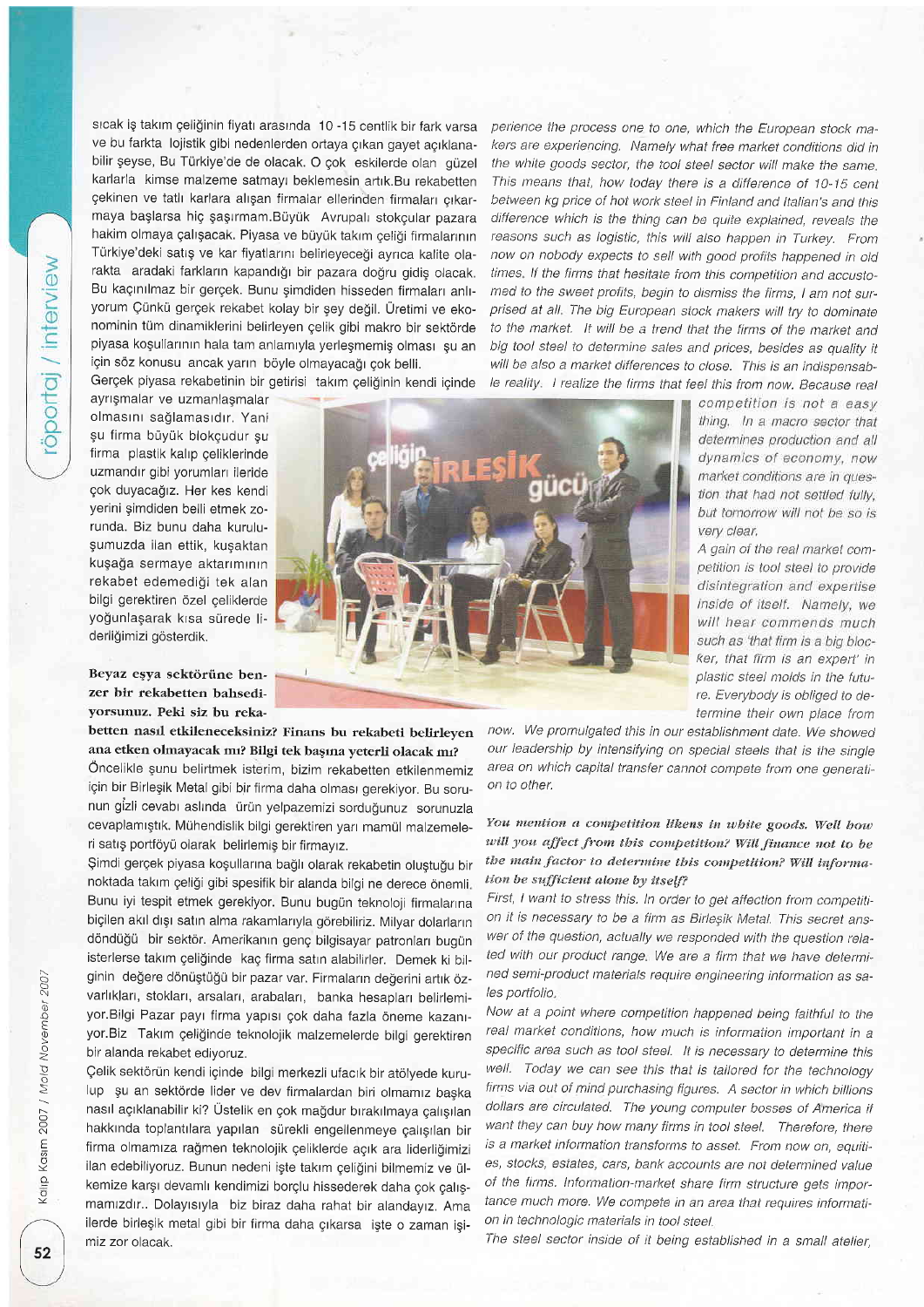# Yine son günlerde dünya çelik devleri Türkiye de yatırım kararı aldılar ve yatırım yapmaya başladılar. Türkiye açısından bunu nasıl değerlendiriyorsunuz?

Ülkemiz açısından bunu şu an için değerlendirmek çok güç. Bahsettiğimiz firmalar Ulusal sermayemizin birikimleri sonucu oluşan hepimize ait olan değerler. Yabancı sermayenin gelmesi ekonomi acısından her zaman iyi bir şey. Bankaların el değiştirmesi sonucu basel kriterleri daha baskın bir şekilde gündeme gelmeye başladı. Ortak ve herkesin anlayabileceği bir muhasebe sistemi sonrasında yabancı sermaye bu ortak havuzdan firmalar seçmeye baglayacak. Her gey sistematik geligiyor.

Ancak burada çok ama çok kritik bir nokta var. Yabancı yatırım nasıl geliyor.Yani bugün bizim insanımıza ait olan bir firmanın el değiştirmesi yabancıya gitmesini nasıl destekleyebilir ki. Öyle yabancı firmalar var ki tek bir kuruş yatırım bile yapmıyor yani akan çatıyı bile tamir etmeyen yabancı firmalar var. Bastırıyor parayı alıyor firmayı tek yatırım yok . Bu şekilde bir yabancı yatırımı kimse desteklememeli. Buraya gelip devlet Ar-Ge destekleriyle hibe paralarla kendisine tesis kuran yabancı yatırımcı bile var bu ülkede.. Bu yatırımlar açıklanmalı. Satın alarak gelen yabancı firma birde yatırım yapmıyorsa bunun adı sömürgedir. Ancak buraya gelen yatırım yapan istihdam oluşturan yabancı yatırımın el üstünde tutulması gerekir bu çok önemli bir şeydir.İşte bu noktada yabancı yatırım desteklenmelidir. Firma sahibini zengin eden yabancı yatırım bir yatırım değildir. Bizde kurulduğumuz günden itibaren bu konuda inanılmaz baskı var. Dedikleri kısaca şu "İsmail Demirkaya seni biz gok ama gok zengin edelim, senden sonraki 3 kuşak dahi sıkıntı çekmesin sen bize çalış, bize kazan . senin firman bizim firmamız olsun". Buna hayır diyebilecek çok az kişi vardır. Biz buna tam 3 kez hayır dedik.Ancak ilerde çok büyük yatırım garantileri veren bu ülke için bir artı değer oluşturan firma ile birlikte olabiliriz.

# " İLKELİ REKABETİN OLUŞMASI ŞART"

# Türkiye çelik pazarını değerlendirecek olursanız neler söyleyebilirsiniz? Türkiye'de Birleşik Metal'in konumu nedir? Sizi diğerlerinden Ayıran özellik nedir?

Şimdi bu soru taraf olan bir kişi açısından değerlendirmemesi zor bir soru. Ben tarafım. Birleşik metal firmasından tarafım. Benim tüm konuşmaların web sitesinde yazdığım tüm yazılar tek bir şeye odaklıdır. Oda ilkeli rekabetin oluşması ve sektörde yanlış bilinen pazarlama kirliliklerinin ve başıbozukluğun ortadan kalkmasıdır. Yani ben tüm derdim ve tüm karşı Benim karşı çıktığım ilkeli rekabetin önündeki başıbozukluk bunu da her fırsatta dile getiriyorum zaten. Şu firmayla veya bu firmayla hiçbir işim yok. Çeliği satan veya çeliği ısıl işlem yapan rapor hazırlıyor. Böyle bir sektördeyiz. Biraz ironik olacak ama çeliği satan kişinin rapor hazırlaması cinayeti işleyen kişinin zabıt tutmasıyla aynı.. Masa başlında alınan kararların hiç sorgulanmadan hayata geçirilmesi hiçbir kontrol mekanizması olamadan tüm rekabeti hiçe sayarak herkesin düşüncesi hayta geçirmeye çalıştığı dan duna bir rekabet var. Şimdi ben tüm stoku bedavaya dağıtacak olursak ve bunu sürekli yaparsam ve ya bedava ısıl işlem yaparsam bu rekabete aykırı bir durum yatır ve yasal olarak suçtur.

Bizim çabamız şudur ilkeli başkasına çamur atmayan sektörü ve rekabeti ilgilendiren ana konulara bir kurum gergevesinde hareket geliştiren bir anlayış oluşsun. Bizi ayrı tutan bu ayrıcalıktır. Biz iyi olan kazansın diyerek güne başlıyoruz. Yani sektörde fair play ruhu biraz eksik. Ancak buda zamanla oturacak.

Takım çeliği konusunda bir merkez kurulsun ilk parayı biz vereceğiz diye çağrı yaptık ama onaylayan övgü gönderen beraber yapalım diyenler ve bravolardan başka bir şey duymadık. Elini cebiwhich is the information centralized, now how is it explain being ane of a leader and giant firms? Moreover in spite of being a firm tried to make poor, being held meetings about it, it is tried to be hindered continuously, we can declare our leadership with a big difference in teehnological steels.The reason of this is to know tool steel and work much more feeling ourselves indebted against our country, So, we are in an easier area. However, in the future, if <sup>a</sup> firm emerge like Birelig Metal at that time our work wilt be diffieutt.

### In recent days, again world's steel giants decided to invest in Turkey and began to invest. How do you evaluate this in the aspect of Turkey?

Now evaluating this is very difficult in the aspect of our country. The firms that we mentioned are the assets have happened at the end of national capital accumulation. Coming of foreign capital is a good thing for every time in terms of economy. At the end of changing hand of the banks, Basel criterions began to come on the agenda in a heavy way. Foreign capital will begin to choose firms from this common pool following common and an account system of which everybody can realize. Every think is developing systematically. However, here there is a more and more critical point. lnvestment comes how. Namely, today changing hand of a firm that belongs to our people how it can support it. There are such foreign firms that do not invest even a single piastre, namely there are foreign firms that do not repair even the leaking roof. Who gives money buys firm but there is no any investment. Nobody should support a foreign investment. In this country, even there is foreign investor coming here to establish facility via donation moneys and state R-D supports. These investments should be explained. The firm that comes by purchasing firm even does not make investment its name is imperialist power. But foreign investment that comes here and invest and make employment it is necessary to be held on the hand, this is very imporlant thing. Here in this point foreign investment should be supported. The investment that make owner of the firm enrich is not a foreign investment. There is an incredible pressure on us since the establishing day. Shortly their saying this, "Ismail Demirkaya we allow you make rich much but more and more rich, even three generations following you do not suffer, you work for us, win for us, your firm become our firm." There is very few people to say no to this. We have said no to this truly three times, But in the future, we can together with a firm that makes up a positive asset for this country which gives very big investment guarantees.

## "IT IS A NECESSITATE TO BE A PRINCIPLED COMPETITION" If you evaluate Turkey's steel market, what can you tell? What is position of Birleşik Metal in Turkey? What is the characteristic that separate you from others?

Now this question is a difficult question not to be evaluated by a sided person. I am sided. I am sided from Birleşik Metal. All of speeches of mine, our articles on the web page are focused on a single thing. It is to form of the principled competition and to remove marketing pollutions that know wrong in the sector and irregularity, Namely me, all of troubles of mine and being objection is the irregularity in front of the principled competition, I state this in every opportunity. There is nothing to do with that firm or this firm. Who sells steel or make heat treatment prepares report. We are in such a sector. It is some irony, but preparing a report of a person that sells steel is the same with a murder that record proceedings. Letting the decision taken at the table put into action without being any control mechanism, there is a eompetition more than thought of everybody to put into practice being in defiance of all competition. Now if we distribute all of stock free and make this continuously or make heat treatment free, this make up a contrary condition to competition and become a erime legally. Our effoft is this, is to be an understanding being principled, not to splash to other one, and developing an action interested in competition in the